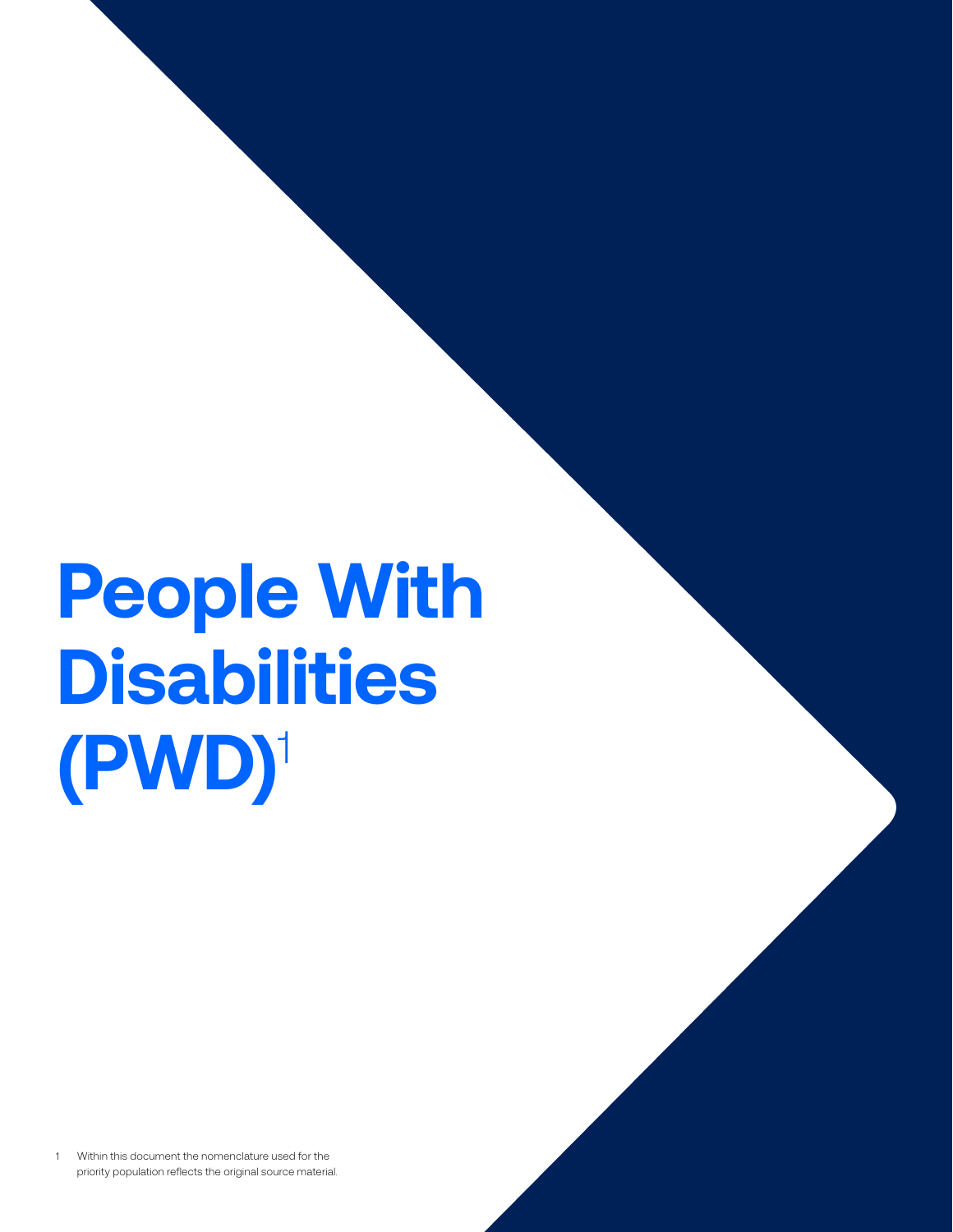

## **Why it Matters**

Statistics from trusted resources do not paint a clear picture for the tobacco use burden for people with disabilities (PWD):

- The CDC Disability and Health Promotion website shows:
	- Current cigarette smoking is significantly higher among adults with a disability (27.8%) compared to adults without a disability (13.4%).<sup>1</sup>
	- The percentage of adults with disabilities using e-cigarettes is also higher (8%) compared to adults without disabilities (3.9%).<sup>2</sup>
- At the same time, the CDC TIPS from Former Smokers website's Adults with Disabilities page has this statistic:
	- About 1 in 5 (19.2%) adults with disabilities smokes cigarettes in the U.S. compared with 13.1% of adults without disabilities.<sup>3</sup>
- While the Surgeon General's Report from 2020 says PWD are more likely to receive advice to quit and use cessation treatments:
	- Persons who had a disability/limitation were more likely to receive a health professional's advice to quit than those without these conditions (71.8% vs. 53.6%). This may be because such persons have more contact with the healthcare system and because quitting could improve, or avoid exacerbating, conditions that are related to smoking.4
	- Those who had a disability/limitation were more likely to use cessation treatments than those without such conditions (39.0% vs. 28.5%).5
- Recently published articles say the opposite:
	- PWD have more health complications and higher healthcare utilization related to tobacco than people without disabilities. Yet they are less likely to use tobacco cessation resources.<sup>6</sup>
- The burden for PWD is compounded by other health disparities including limited access to health care systems, increased engagement in health-compromising behaviors such as eating unhealthy diets and lack of physical activity, increased rates of obesity and cardiovascular disease, little to no emotional and social support and increased rates of negative social determinants of health such as low household income, poor education and unemployment.<sup>7</sup>
- Smoking also compounds many of the conditions experienced by PWD, including spinal cord injury, cerebral palsy, and hearing and vision loss.<sup>8</sup>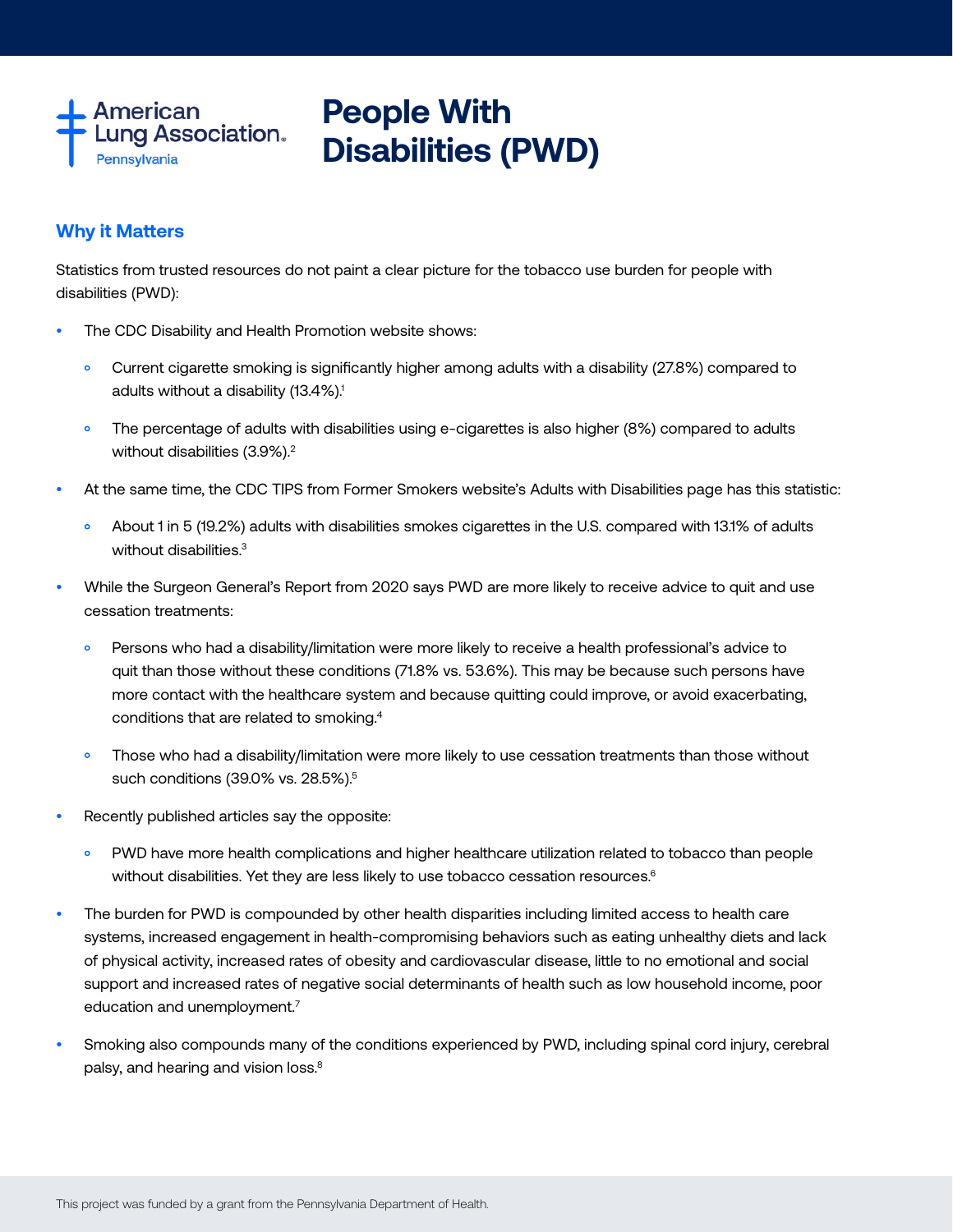



## **What We Know About What Works**

- [Living Independent from Tobacco \(LIFT\)](https://nisonger.osu.edu/wp-content/uploads/2019/06/LIFT-Tobacco-Workbook-2019.pdf) is an evidence-based smoking cessation intervention that uses behavioral counseling and health education, including education on the harmful effects of tobacco and the benefits of quitting. Coupled with the LIFT intervention, participants are encouraged to use nicotine replacement therapy (NRT)<sup>9</sup>.
	- LIFT was evaluated via train the trainer model at three midwestern sites serving PWD. The LIFT curriculum is an eight-session program offered over four weeks (two sessions per week). Long-term tobacco users with disabilities significantly reduced tobacco use from pre-test to post-test compared to baseline and this reduction continued to be significant one month after the intervention. Qualitative data revealed the importance of coping skills to mitigate the negative effects of nicotine withdrawal.<sup>10</sup>
	- LIFT was developed with input from PWD and disability experts. Tobacco use decreased during LIFT classes and continued to decrease six months following the intervention.<sup>11</sup>
	- Qualitative interviews revealed participants value social support, accessibility and a tailored program. Three overarching themes likely to contribute to the successful quit rate were:
		- 1. Program characteristics: having a facilitator that tailored the program to individual participants and allowed for flexibility
		- 2. Group characteristics: social support via the group setting, learning from other participants, comparing personal experiences
		- $3.$  Individual characteristics<sup>12</sup>

An unexpected theme was lack of tobacco knowledge among participants. Several stated they were unaware that tobacco use could cause further disability.13